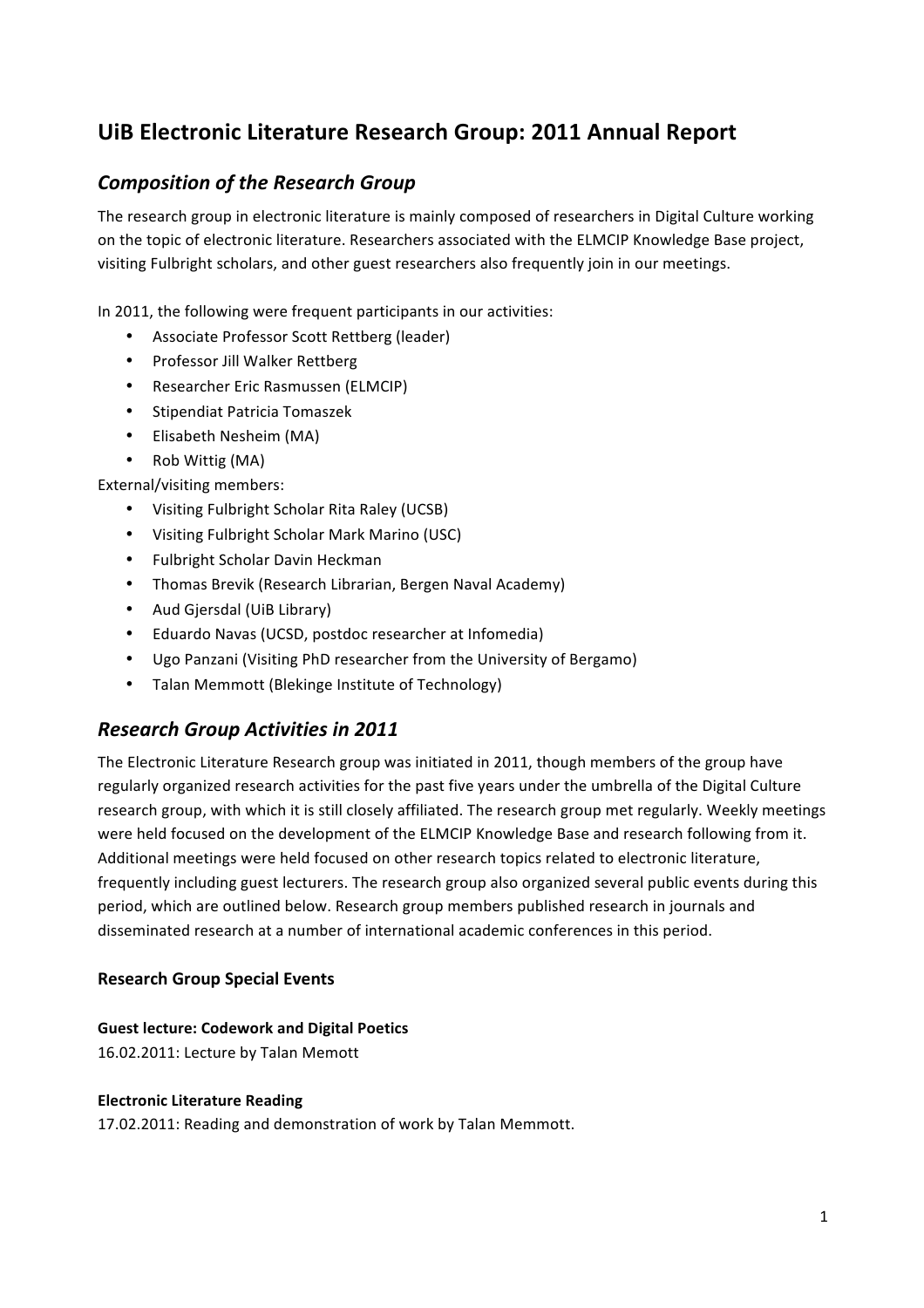### **Guest lecture: Critical Code Studies**

13.3.2011: Lecture by visiting Fulbright Mark Marino.

#### **Guest lecture: Exquisite Code**

21.03.2011: Artist presentation by Brendan Howell.

#### **Electronic Literature Reading**

22.03.2011: Readings and demonstrations of work by Mark Marino and Rob Wittig.

#### **Guest lecture: Remix and Cultural Analytics**

12.04.2011: Lecture by Eduardo Navas (University of California at San Diego).

#### **Electronic Literature Collection, Volume 2 Launch**

02.05.2011: Event organized at the Bergen Public Library, funded by småforskmidler, the Bergen Public Library and the Fulbright Foundation. Presentations by Scott Rettberg, Audun Lindholm, Rita Raley, Stephanie Strickland, and Talan Memott.

#### **Guest Lecture: Projected Art in Public Spaces and Tactical Media**

10.05.2011: Lecture by visiting Fulbright Rita Raley.

#### **Guest Lecture: Connectionist Fictions: Code, Complexity, and Connectionism**

12.05.2011: Work-in-progress seminar by visiting PhD researcher Ugo Panzani.

#### **International Workshop on Databases and Standards for Electronic Literature.**

20-21.06.2011: This workshop presented international projects that document, curate, and present research on electronic literature: born-digital literary forms such as hypertext fiction, kinetic poetry, interactive drama, location-based narrative, multimedia literary installations, and other types of poetic experiences made for the networked computer. The workshop is to bring together and present international projects working on the documentation of electronic literature. Representives of projects from the United States, Canada, Portugal, Spain, Australia, and Norway including humanities researchers, research librarians, and digital humanities developers participated in the workshop, which resulted in fruitful panel discussions of issues particular to electronic literature metadata and agreements to actively work together in an international network framed by the Consortium for Electronic Literature. A research article documenting the issues discussed during the workshop is being prepared by Eric Rasmussen for submission to *Digital Humanities Quarterly*. Co-funded by smådriftsmidler and the NFR VERDIKT program.

### **Electronic Literature Research Group Retreat**

12-16.11-2011: Aberdeen, Scotland. Members of the Electronic Literature Research Group including Scott Rettberg, Jill Rettberg, Davin Heckman, Rob Wittig, and Patricia Tomaszek met for an intensive workshop at a country house near Aberdeen. The meeting included presentations and review of work-inprogress, planning, and grant application writing. Preliminary drafts were made for a SAMKUL application (submitted), a Meltzer project application (submitted), Meltzer travel applications (submitted), a HERA outline proposal, and an FP7 project. Conference panel abstracts were also developed for the 2012 ELO Conference. We also charted a plan for the groups activities in coming years,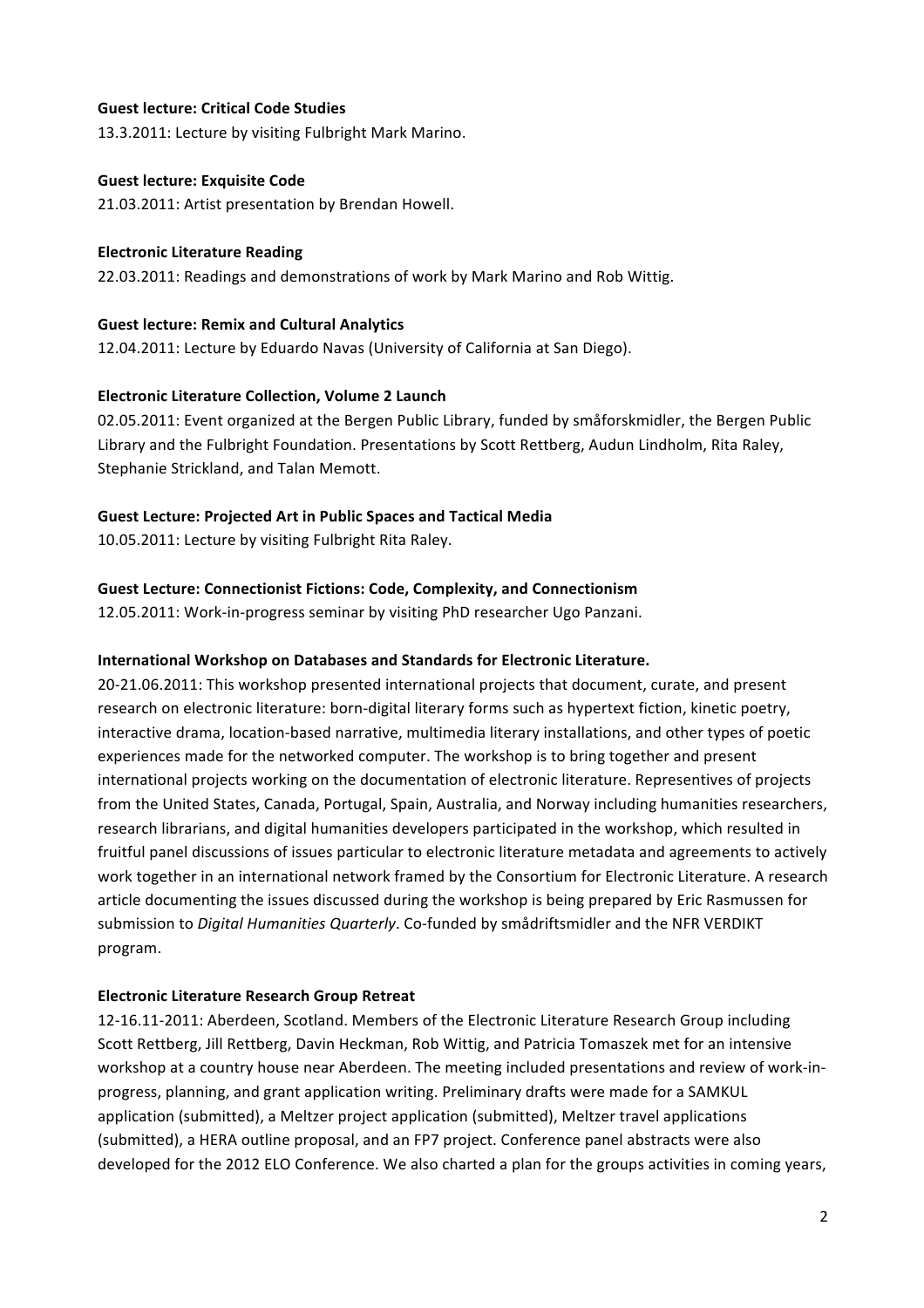including a continued focus on developing the ELMCIP Knowledge Base and research based on it, and made intial plans to host the 2015 ELO conference in Bergen.

### **Guest Lecture: Haptic Interfaces and Virtual Reality Art and Applications**

27.11.2011: Lecture by Daria Tsoupikova, researcher at EVL: Electronic Visualization Laboratory at UiC, visiting Fulbright lectures.

## *Externally funded research applications*

In 2011, the research group submitted major grant applications to VERDIKT, "Visualizing Electronic Literature: Analyzing Creative and Scholarly Networks in the Digital Humanities" and to SAMKUL "Literary Cultures and the Digital Vernacular." Regrettably neither was funded. We also began drafting applications that will be submitted in 2012 for the Humanities in the European Research Area framework and possibly also to the EU FP7 ICT framework. We submitted an application to the Meltzer fund for the project "The Electronic Literature Knowledge Base for the Exploration of Aesthetic Networks of Digital Poetic Practice." This application is pending.

We were awarded småforskmidler of 126.000 NOK, which supported three of our 2011 events. Additionally we were awarded 50.000 NOK from VERDIKT, which co-sponsored the International Database workshop. We participated in another VERDIKT event funding application with KHiB, which will support an upcoming seminar (March 2012) "Data is Political." 50.000 NOK has been awarded for that event as well.

## *Research Project Led by the Electronic Literature Research Group*

### **ELMCIP**

The ELMCIP (Electronic Literature as a Model of Creativity and Practice) project, led by Scott Rettberg, which is funded from June 2010-June 2013, continued to be a main focus of activity of the research group. Development of the ELMCIP Knowledge Base (http://elmcip.net/knowledgebase), which is UiB's main research output for the project, was the center of much activity. During the year the project moved from a prerelease stage to an active digital humanities database, which now includes more than 3.000 records documenting works of electronic literature, critical writing, authors, publishers, organizations, events and teaching resources in electronic literature. It is now widely recognized as an important research infrastructure for the international field of electronic literature.

Each Friday weekly meetings are held involving the team working on the Knowledge Base. Members of the Bergen ELMCIP team active in 2011 included:

- Scott Rettberg (project leader)
- Elisabeth Nesheim (MA student / research assistant)
- Jill Walker Rettberg
- Patricia Tomaszek (PhD student)
- Thomas Brevik (librarian at Sjøkrigsskolen)
- Eric Rasmussen (Post-doc Researcher)
- Stein Magne Bjørklund (Programmer)
- Aud Gjersdal (UiB Library)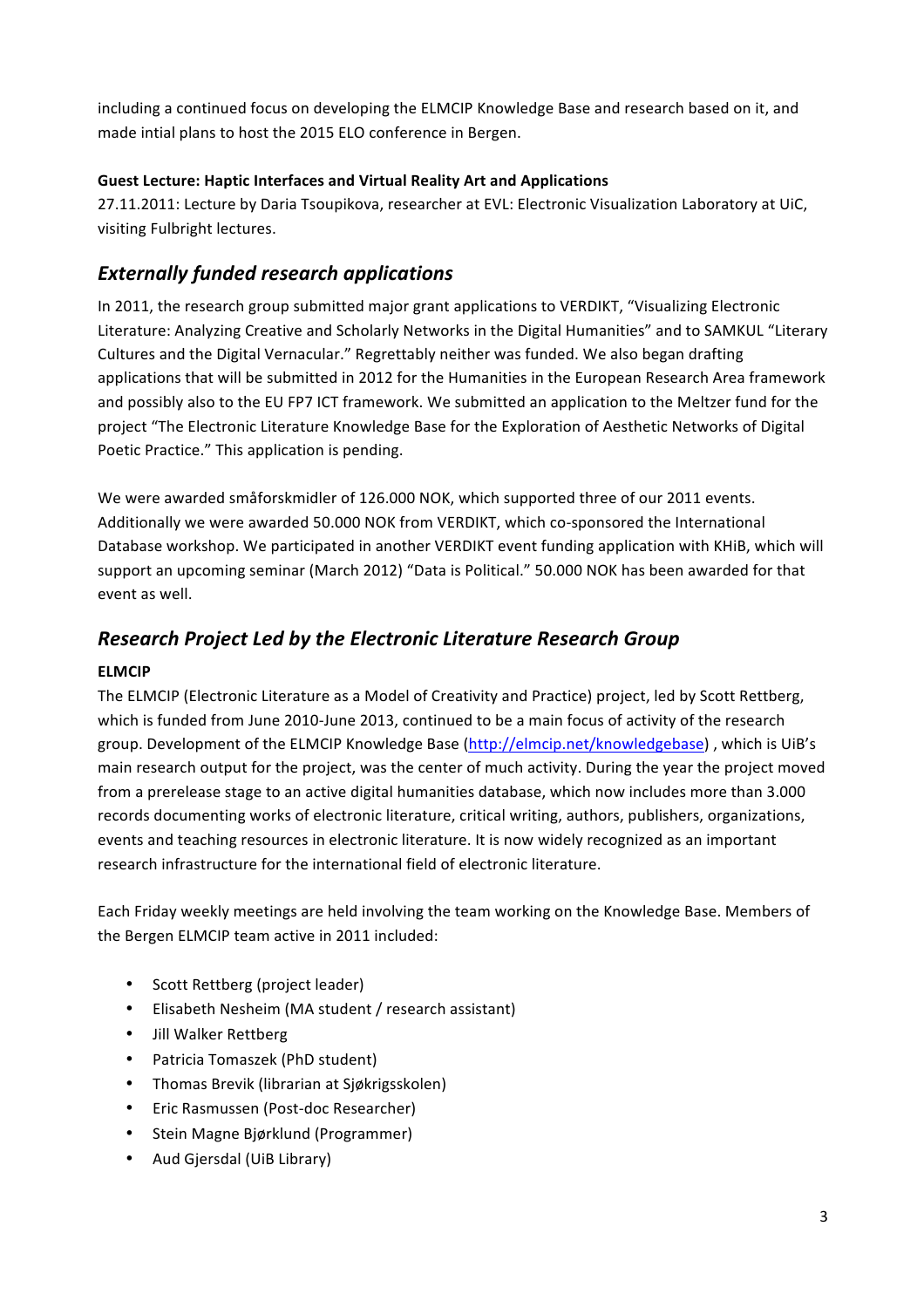Because the Knowledge Base is an active research database which UiB agreed to support and develop for five years beyond the period of the grant, we are actively pursuing further funding for staff and resources to support its continued development beyond 2012.

In 2011, members of the research group also participated and presented at several ELMCIP seminars at other ELMCIP partner institutions in Europe. These seminars included "Electronic Literature Publishing" at the University of Jyväskylä 28-29.03.2011, "Electronic Literature Pedagogy" at Blekinge Institute of Technology 15-17.06.2011, "Electronic Literature and New Media Art" at the University of Ljubljana 22-23.09.2011, and "Digital Poetics and the Present" at the University of Amsterdam 9-10.12.2011. Individual presentations are outlined below.

In addition, Scott Rettberg and Patricia Tomaszek are co-editing two issues of *Dichtung Digital* featuring ELMCIP-related papers on Electronic Literature Communities. 19 articles were selected and edited for these two special issues, and the issues are now in production for 2012 release.

## **PhD** and Masters Students involved in the group

Patricia Tomaszek (PhD student), Elisabeth Nesheim (MA student), and Rob Wittig (MA student) were all actively involved in the research group in 2011. Nesheim and Wittig both successfully defended their MA theses in December 2011: "Framing Embodiment in General-Purpose Computing - a study identifying key components in a multimodal general-purpose computational environment" by Elisabeth Nesheim and "Networked Improv Narrative (Netprov) and the Story of *Grace, Wit & Charm*" by Rob Wittig.

## *Scholarly Publications*

Members of the research group published the following electronic literature-related articles in 2011. Asterisk indicates that the publication is expected to count for research points:

### **Scott Rettberg**

All Together Now: Hypertext, Collective Narratives, and Online Collective Knowledge Communities. I: *New Narratives: Stories and Storytelling in the Digital Age.* University of Nebraska Press 2011 ISBN 9780803217867. p. 187-204 \*

Performative Reading: Attending the Last Performance [dot org]. *Dichtung-Digital* 2011 (40) \* Finding a third space for electronic literature: Creative community, authorship, publishing, and

institutional environments. Journal of Writing in Creative Practice 2011 ; Volume 4.(1) p. 9-23 \* The ELMCIP Knowledge Base and the Formation of an International Field of Literary Scholarship and Practice. I: OLE Officina di Letteratura Elettronica: Lavori del Convegno, Napoli, Gennaio 2011. Naples,

Italy: Altelier Multimediale Edizioni 2011 ISBN 978-88-905640-0-0. \*

Bokstaver i bevegelse: Om elektronisk litteratur. *Vagant* 2011 (1)

Lesningens visjoner: Om elektronisk litteratur. *Vagant* 2011 (2)

Å lese med fingrene: Litteratur på iPad. *Vagant* 2011 (3)

E-Lit. Som Litt.-Vit. *Vagant* 2011 (4)

### **Jill Rettberg**

Rettberg, Jill Walker; Atzenbeck, Claus. Interview with Jill Walker Rettberg. ACM SIGWEB Newsletter 2011 ; Volume 14.(1)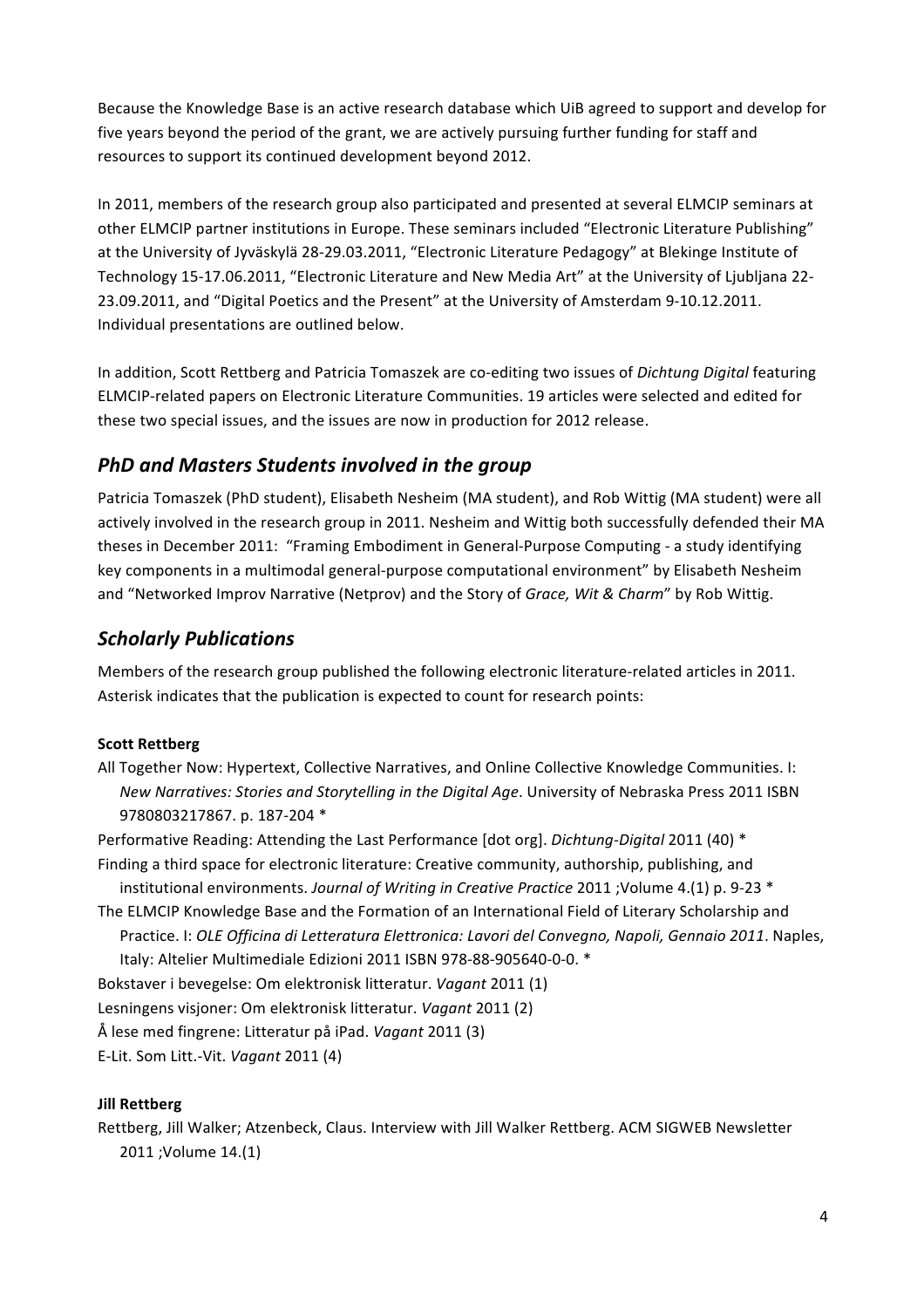#### **Patricia Tomaszek**

German Net Literature: In the Exile of Invisibility. Officina di Letteratura Elettronica/Workshop of Electronic Literature. Giovanna di Rosario, and Lello Masucci, eds. Napoli: Altelier Multimediale Edizioni, 2011. \*

### **Eric Rasmussen**

Review of The New Digital Storytelling (Praeger, 2011), by Bryan Alexander. Choice: Current Reviews for Academic Libraries 49.6 (Feb. 2012).

#### **Davin Heckman**

"Technics and Violence in Electronic Literature." The Digital Humanities: Beyond Computing. Federica Fabretti, ed. *Culture Machine* 12 (2011).

"Electronic Literature as a Sword of Lightning." *Leonardo Electronic Almanac* 17.1 (2011).

## *Conferences / Presentations of Scholarly work*

Members of the group made a number of conference presentations in 2011. Many were related to the ELMCIP Knowledge Base or the ELMCIP project. Since the Knowledge Base is a collectively built database open to contributions from authors and scholars active in the field, conference presentations and workshops are one of the best ways to disseminate the project and find new contributors.

#### **Scott Rettberg**

The ELMCIP Knowledge Base and the Formation of an International Field of Literary Scholarship and Practice. OLE Officina di Letteratura Elettronica; 2011-01-20 - 2011-01-21

Poetry, Visuality, and Materiality: Roundtable. Poetry Beyond Text; 2011-03-04 - 2011-03-05 Editing Electronic Literature: Roundtable. Electronic Literature Collection, Volume 2 Lansering; 2011-05-02 - 2011-05-02

A tale of two programs: Developing curricula in digital culture. ELMCIP Seminar on Electronic Literature Pedagogy; 2011-06-15 - 2011-06-18

- Rasmussen, Eric Dean; Rettberg, Scott. The ELMCIP Knowledge Base. International Workshop on Databases and Bibliographic Standards for Electronic Literature; 2011-06-19 - 2011-06-21The ELMCIP Knowledge Base. International Workshop on Databases and Bibliographic Standards for Electronic Literature; 2011-06-19 - 2011-06-21
- The ELMCIP Knowledge Base: a platform for documenting electronic literature. International Workshop on Databases and Bibliographic Standards for Electronic Literature; 2011-06-19 - 2011-06-21
- Practical uses of the ELMCIP Knowledge Base for French Authors and Researchers of Electronic Literature. Electronic Literature Knowledge Base Workshop; 2011-07-04 - 2011-07-04
- Electronic Authorship: Collaboration, Appropriation, Community, and Practice. ISEA 2011: International Symposium on Electronic Art; 2011-09-14 - 2011-09-21
- Making Connections Visible: Building a Knowledge Base for Electronic Literature. ISEA 2011: International Symposium on Electronic Art; 2011-09-14 - 2011-09-21
- Building on the ELMCIP Knowledge Base: Networks and Platforms for Persistent Cultural Memory. Literature and the Digital Society; 2011-10-06 - 2011-10-07
- The State of Electronic Literature in Europe: Roundtable on European Electronic Literature Networks. Mapping E-Lit: International Congress on Electronic Literature; 2011-11-25 - 2011-11-26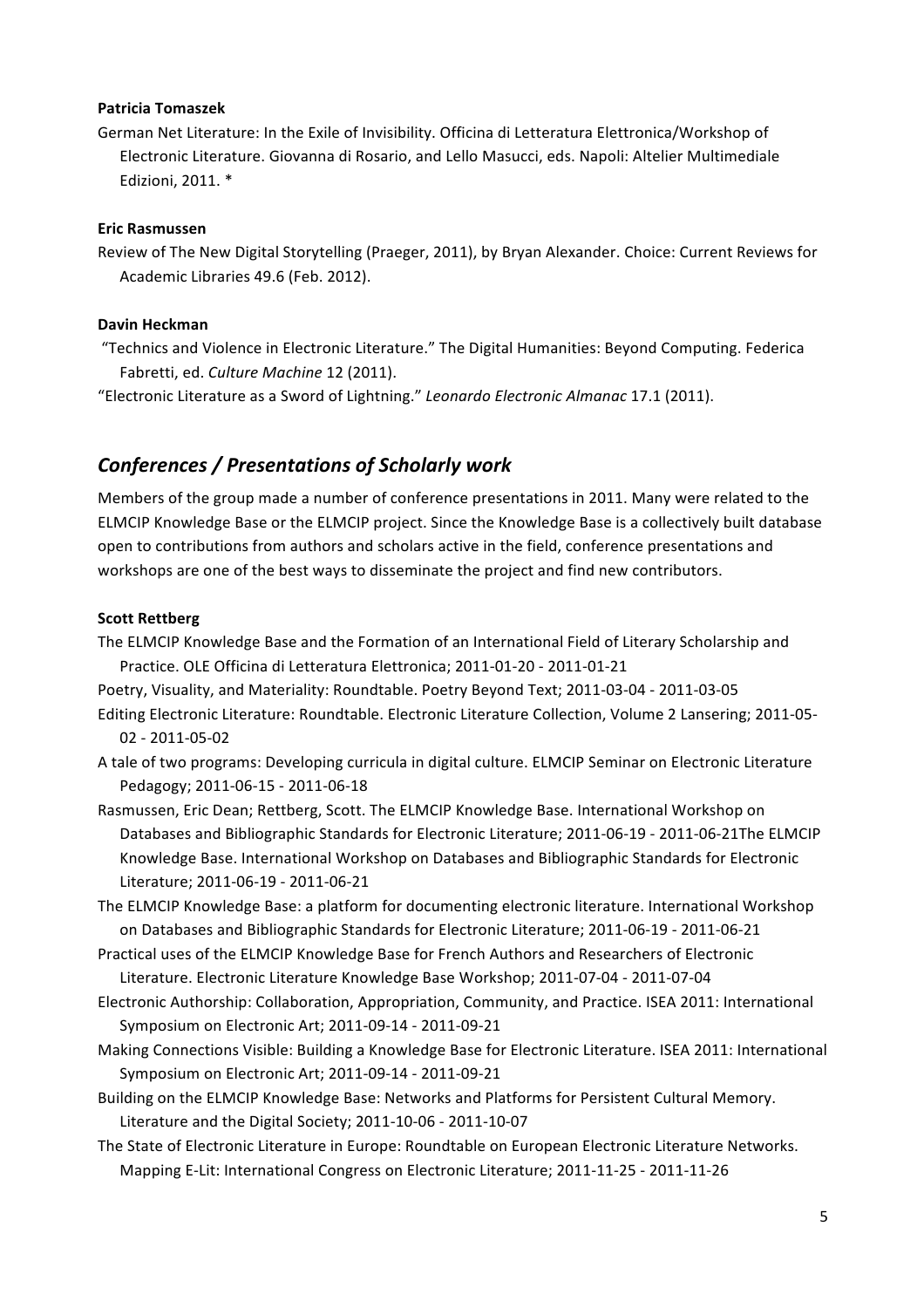Mapping Electronic Literature Networks: The ELMCIP Knowledge Base and the Apparatus of Electronic Literature. Mapping E-Lit: International Congress on Electronic Literature; 2011-11-25 - 2011-11-26

Reflexivity in American Metafiction and Literary Hypertext. ELMCIP Seminar on Digital Poetics; 2011-12-09 - 2011-12-10

### **Jill Rettberg**

The Genealogy of a Creative Community: Why is Afternoon the "Grandaddy" of Hypertext Fiction?. ISEA 2011; 2011-09-14 - 2011-09-21

Rasmussen, Eric Dean; Rettberg, Jill Walker. Student Research Using the ELMCIP Knowledge Base. ELMCIP Seminar on Digital Poetics and the Present; 2011-12-08 - 2011-12-10

### **Patricia Tomaszek**

German Net Literature: In the Exile of Invisibility. Officina di Letteratura Elettronica/Workshop of Electronic Literature; 2011-01-20 - 2011-01-21

Cross-Referenced E--Lit and Scholarship: The ELMCIP Knowledge Base. E-Poetry 2011. 18.05.2011-21.05.2011

### **Eric Rasmussen**

Database Research and Publishing. ELMCIP Electronic Literature Publishing Seminar; 2011-03-28 - 2011-03-29

Contributing to the ELMCIP Knowledge Base. ELMCIP Electronic Literature and Pedagogy Workshop; 2011-06-14 - 2011-06-17

Rasmussen, Eric Dean; Rettberg, Scott. The ELMCIP Knowledge Base. International Workshop on Databases and Bibliographic Standards for Electronic Literature; 2011-06-19 - 2011-06-21

Rasmussen, Eric Dean; Rettberg, Jill Walker. Student Research Using the ELMCIP Knowledge Base. ELMCIP Seminar on Digital Poetics and the Present; 2011-12-08 - 2011-12-10

Significant Affects in Digital Literature. ELMCIP Seminar on Digital Poetics and the Present; 2011-12-08 -2011-12-10

### **Rob Wittig**

Is Life Like a Book or a Smartphone? Why the Form of Fiction Matters. TEDx Talk. 01.03.2011. Netprov as a Model of Innovative Art. Keynote address to convocation of faculty and students of the School of Fine Arts, University of Minnesota, Duluth. 29.08.2011

### **Davin Heckman**

Subversive Writing and the Digital Text. Congrés Internacional Mapping E-lit: Lectura i Anàlisi de la Literatura Digital; 2011-11-25 - 2011-11-26

The Politics of Plasticity: Neoliberalism and the Digital Text. Institute for Modern and Contemporary Culture. University of Westminster. Materialities of Text: Between the Codex and the Net. October 2011

Tagging Practices and the Disturbed Dialectic of Literary Criticism. Sabanci University, ISEA 2011: International Symposium on Electronic Art; 2011-09-14 - 2011-09-21

### **Thomas Brevik**

Electronic Literature and the Digital Library. Internet Librarian International Conference. 27.10.2011-28-10.2011